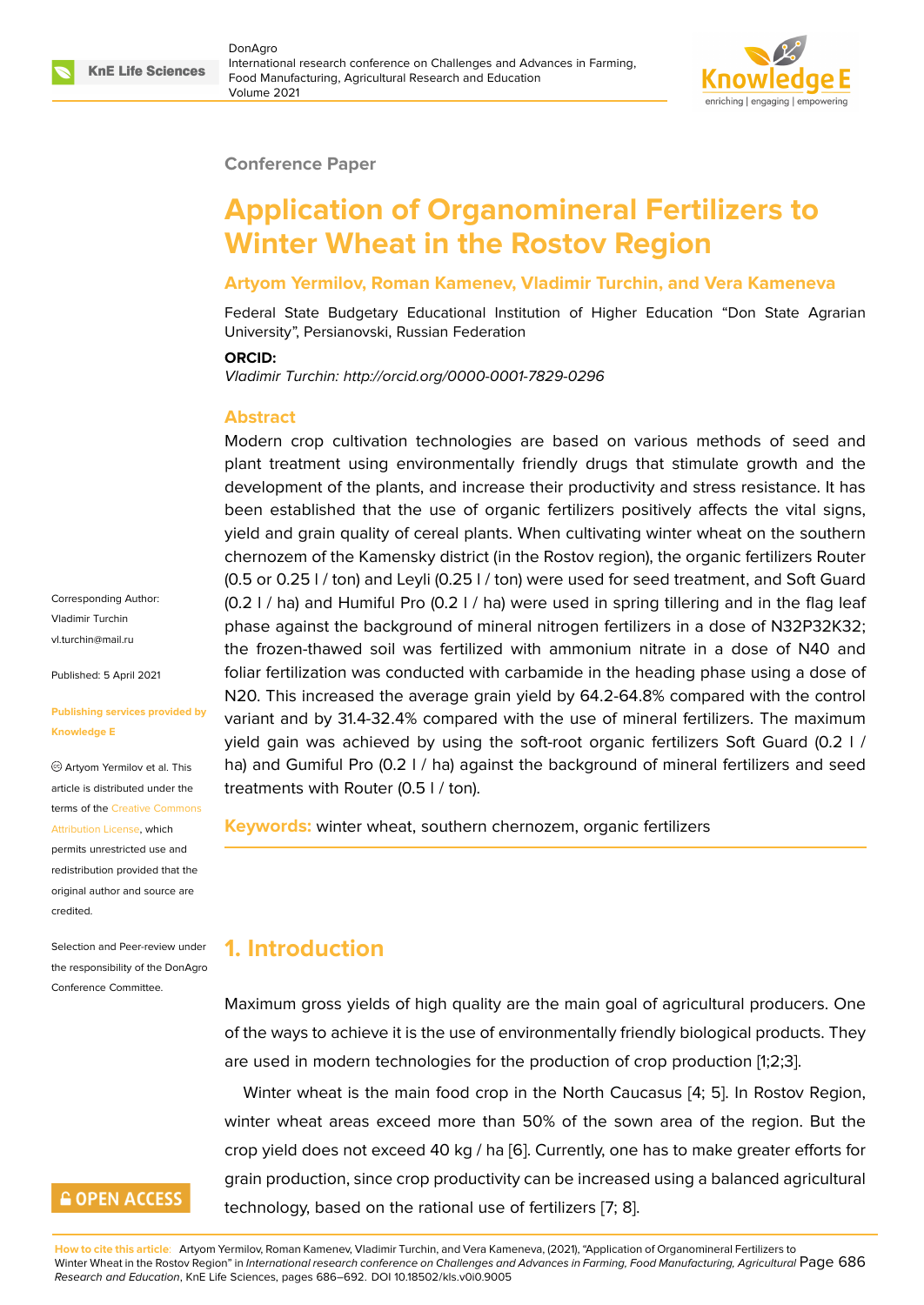Fertilizers are one of the most effective means for increasing the yield and quality of agricultural products. Their effectiveness depends on predecessors, soil fertility, weather conditions, biological characteristics of the crop, variety and many other factors [9].

The intensive farming system, application of highly concentrated ballast-free nitrogenphosphorus-potassium fertilizers decreased the content of trace elements in soils and created a need for the widespread use of micronutrients, i.e. fertilizers, whose [ac](#page-6-0)tive substance are trace elements [10; 11].

To preserve and increase crop yields, it is necessary to use drugs to stimulate plant growth preparations and increase their immunity to adverse environmental conditions [12; 13].

Proper leaf nutrition can improve crop productivity. For a more effective implementation of this technology, a thorough study of new types of fertilizers is required [14].

#### **2. Methods and Equipment**

The selection of optimal organomineral fertilizers for foliar treatment is an important task of agrochemical research.

Therefore, the research aim is to study the effectiveness of new organic fertilizers used for winter wheat.

Field experiments were carried out in 2017-2019 in Kamensky district of Rostov region. The repetition of the experiment was fourfold. The agricultural method was generally accepted for the zone. The experiments and observations were carried out according to the methods of experiments with fertilizers [15; 16; 17]. The predecessor of winter wheat was corn. A variety of winter wheat Doneko was grown. The soil is southern chernozem [18].

Scheme of experience:

- 1. Control (without fertilizers);
- 2. N32P32K32 (application during sowing) + N40 (spring nitrogen application) + N20 (foliar urea application);
- 3. Router (0.5 l / ton), (seed treatment) + N32P32K32 (application during sowing) + N40 (nitrogen fertilizing in spring) + N20 (foliar fertilization with carbamide during heading);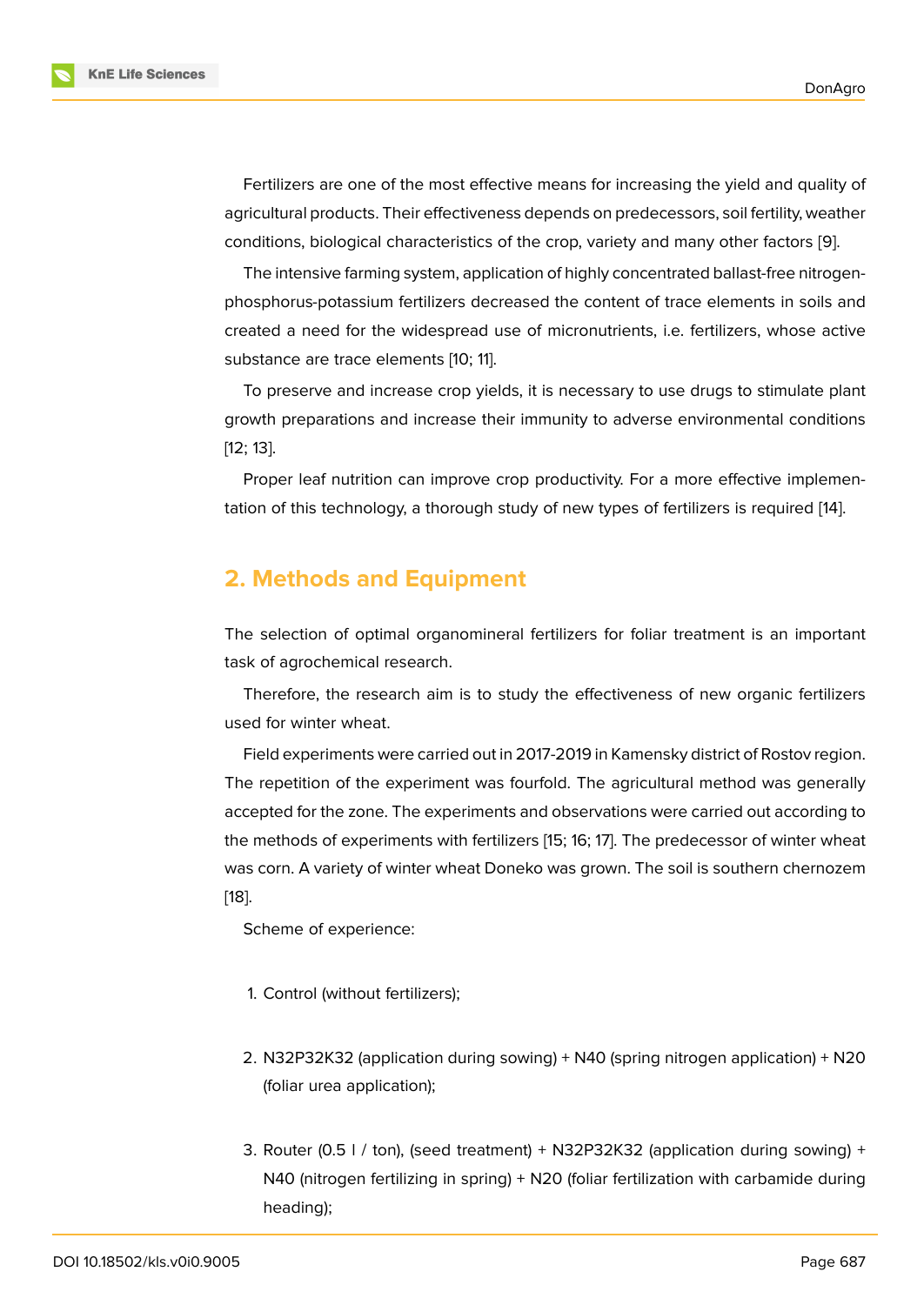

- 4. Router (0.5 l / ton) + Leili 2000 (0.25 l / ton), (seed treatment) + N32P32K32 (application during sowing) + N40 (nitrogen fertilizing in spring) + N20 (foliar urea fertilization during heading);
- 5. Router (0.5 l / ton) + Leili 2000 (0.25 l / ton), (seed treatment) + N32P32K32 (application during sowing) + N40 (nitrogen fertilization in spring) + Soft Guard (0.2 l / ha) + Gumiful Pro (0.2 l / ha), (spring tillering) + Alga 2000 (0.5 l / ha) (in the phase of the flag leaf) + N20 (foliar fertilization with during heading;
- 6. Router (0.5 l / ton) + Leili 2000 (0.25 l / ton), (seed treatment) + N32P32K32 (application during sowing) + N40 (nitrogen fertilizing in spring) + Siamino Pro (0.5 l / ha) + Gumiful Pro (0.2 l / ha) + Double Vin MKP (2 kg / ha), (in the phase of the flag leaf) + N20 (foliar urea fertilizing during heading).
- 7. The objects of research were fertilizers company Biokefarm (Switzerland).
- 8. Router: A liquid biostimulant for the development of a root system.
- 9. Composition: Seaweed extract 100 g / l, organic matter 50 g / l, organic carbon - 70 g / l, phosphorus - 15 g / l, potassium - 30 g / l, polysaccharides - 85 g / l, steroids - 10 g / l, protein - 100 g / l, amino acids - 50 g / l, vitamin complex - 2 g / l.
- 10. Double Vin 18-18-18: Composition: seaweed extract 0.5%; S 6%; B 0.04%; Mo 0.01%; Mg - 3% (EDTA); Fe - 0.12% (EDTA); Mn - 0.08% (EDTA); Zn - 0.05% (EDTA); Cu - 0.03% (EDTA); alginic acid - 9%.
- 11. Soft Guard: water-soluble microcrystals with microorganisms. Composition: oligosaccharide molecules + potassium (chitosan 30 g / l, nitrogen 20 g / l, potassium 20 g / l, organic matter 40 g / l).
- 12. Gumiful: organic fertilizer to improve soil properties and the development of beneficial soil microorganisms. Composition: humic acids - 80%; fulvic acids - 10%; K2O - 8%.

#### **3. Results**

In 2018, the grain yield in the control variant (without fertilizers) amounted to 2.32 t / ha - Table 1.

The use of the nitrogen fertilizer N32P32K32, fertilization of the frozen soil with ammonium nitrate in a dose of  $N_{40}$ , and foliar fertilization with carbamide during heading in a dose of  $N_{20}$  (farming fertilizer system) increased the yield of winter wheat grain by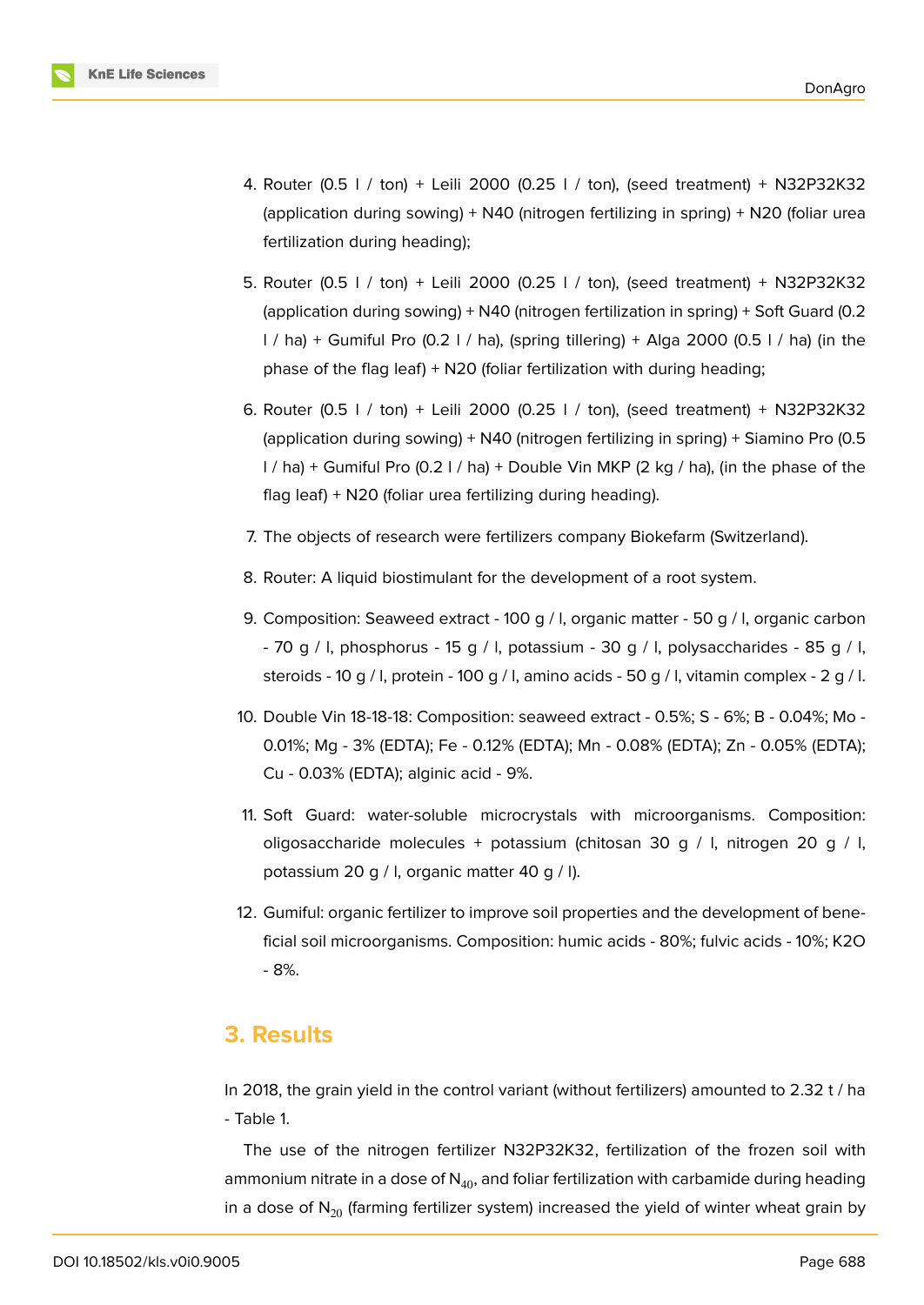

|  | TABLE 1: The yield of winter wheat grain, t / ha. |  |  |  |  |
|--|---------------------------------------------------|--|--|--|--|
|--|---------------------------------------------------|--|--|--|--|

0.74 t / ha or 31.9% in comparison with the control variant. The treatment of winter wheat seeds with Router (0.5 l / ton) contributed to an increase in the grain yield by 0.21 t / ha.

The maximum grain yield gain was achieved by the use of soft-root organic fertilizers Soft Guard (0.2 l / ha) and Gumiful Pro (0.2 l / ha) against the background of mineral fertilizers and seed treatments with Router (0.5 l / ton).

The grain yield of winter wheat in the control variant (without the use of fertilizers) was 2.62 t / ha. The use of a sowing mineral fertilizer in a dose of N32P32K32, fertilization of the frozen soil with ammonium nitrate in a dose of N40, and foliar fertilization with carbamide during heading in a dose of N20 (farming fertilizer system) increased the yield of winter wheat in comparison with the control variant by 0.81 t / ha or 30.9%.

Treatment of winter wheat seeds with Router (0.5 l/ton) contributed to an increase in the grain yield by 0.58 t / ha or 22.0%.

Reducing the dose of Router to 0.25 l / ton and adding organic fertilizers Leyli 2000 (0.25 l / ton) did not increase the effect against the background of the fertilizer system.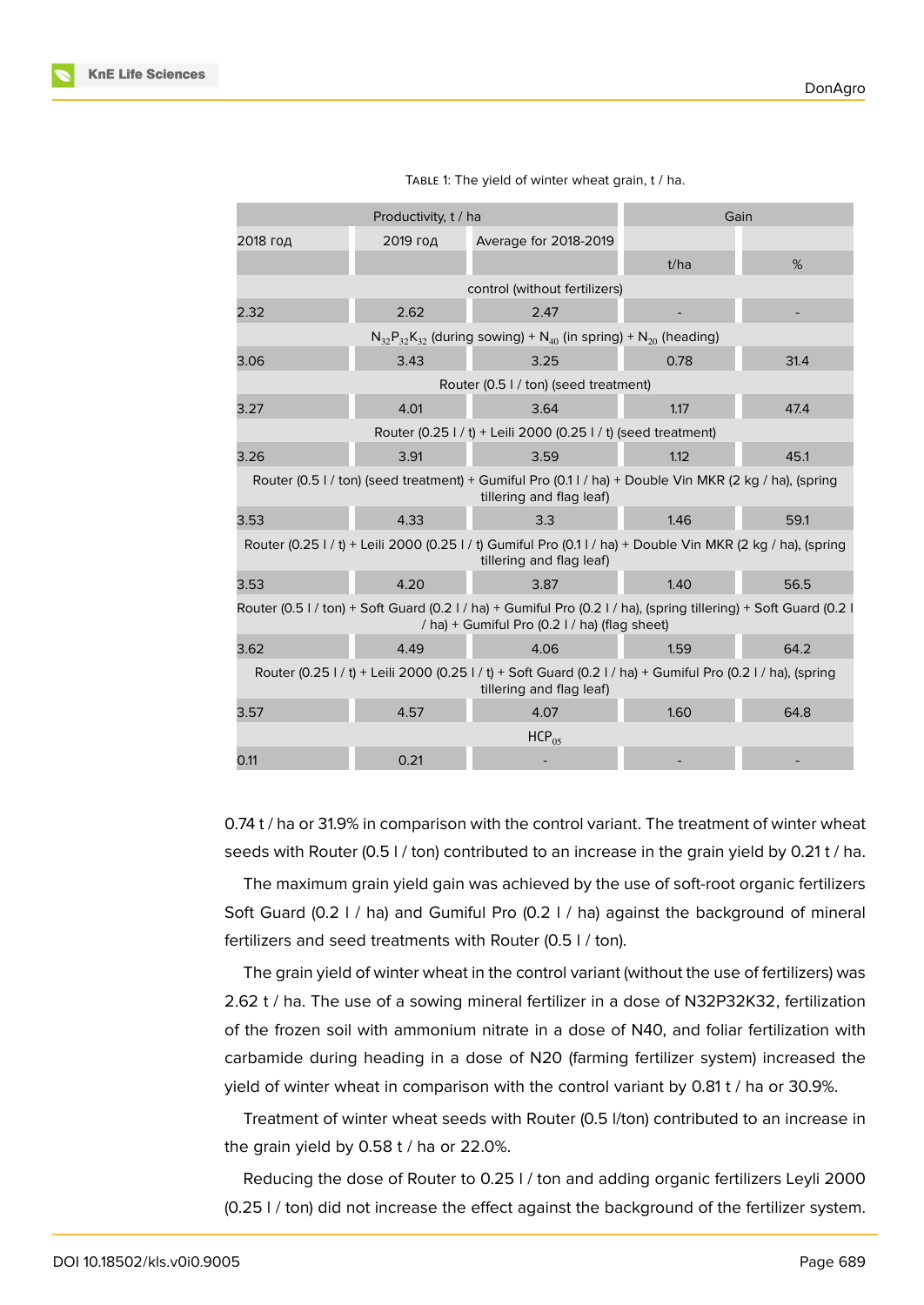**KnE Life Sciences** 



The use of organic mineral fertilizers twice during the growing season of winter wheat against the background of the fertilizer system contributed to an increase in the yield compared to the options involving seed treatment before sowing by 60.3-65.3%.

The maximum yield gain was achieved by using Soft Guard (0.2 l / ha) and Gumiful Pro (0.2 I / ha) against the background of mineral fertilizers and seed treatments with Router (0.5 l / ton).

For 2018-2019, in the control option, the grain yield was 2.47 t / ha. Over 2 years, the yield grain was obtained under the influence of Soft Guard (0.2 l / ha) and Gumiful Pro (0.2 l / ha) against the background of mineral fertilizers and seed treatment with Router (0.5 l / ton).

### **4. Discussion**

An important aspect of the use of any preparations (including growth regulators) is compliance with the application technology. The use of growth regulators in compliance with these requirements contributes to the development of additional lateral shoots, which increases density of the productive stalk, and can lead to an increase in the yield. The most effective way of cultivating winter wheat was the use of organomineral fertilizers twice during the growing season of winter wheat.

### **5. Conclusion**

The application of organic fertilizers for seed treatment twice during the growing season of winter wheat increased the grain yield compared by 1.59-1.60 t/ha or 64.2-64.8% compared with an option without fertilizers, and by 31.4-32.4% compared with the system of mineral fertilizers.

### **Funding**

This work was carried out as part of a contract on the study of products by Biokepharm (Switzerland).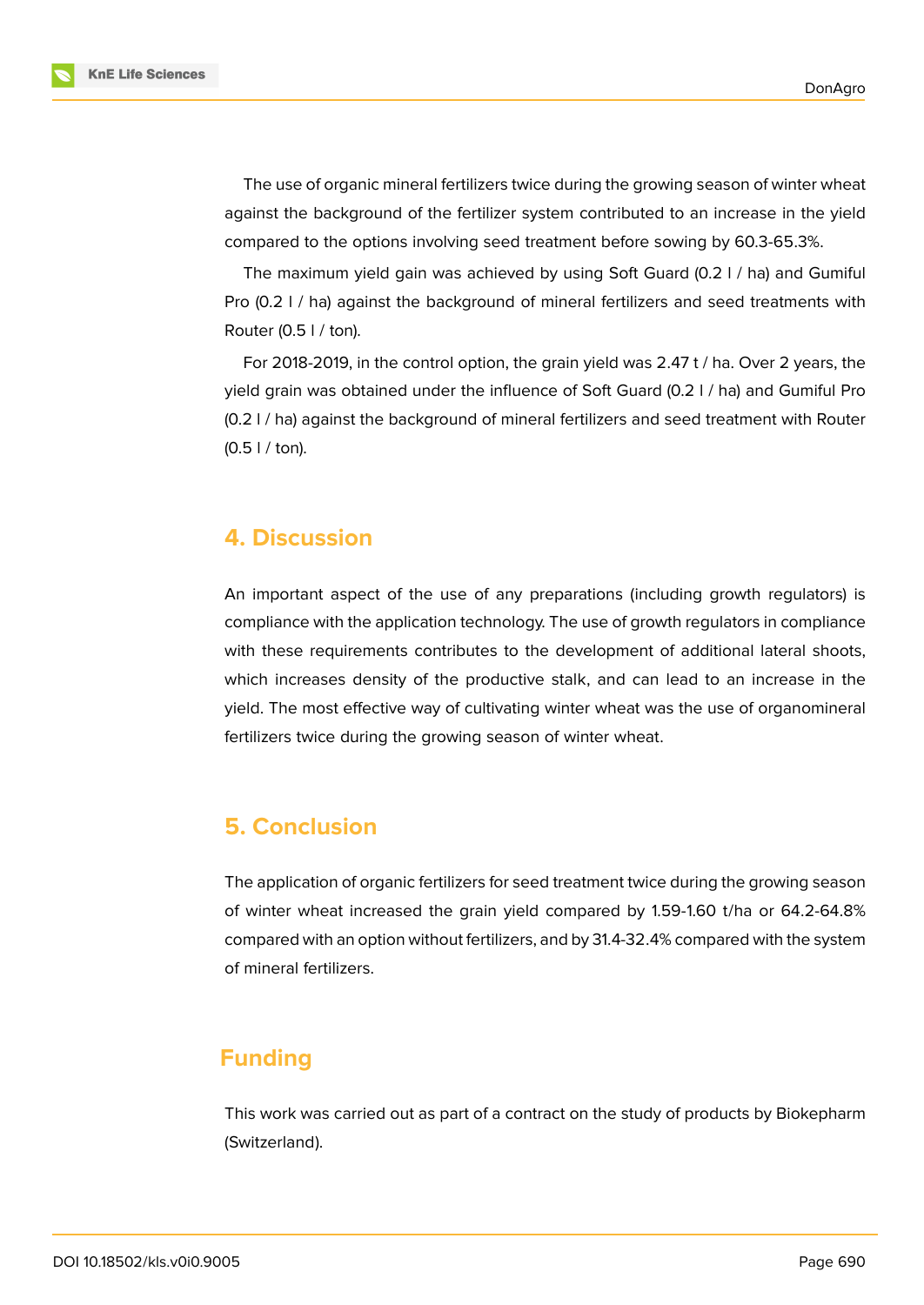

## **Acknowledgement**

The authors are grateful to the administration of Don State Agrarian University for their support in conducting this study. They are also grateful to all the reviewers who made a valuable contribution to the work and helped in its completion.

# **Conflict of Interest**

The authors have no conflict of interest to declare.

### **References**

- [1] Chekmareva, L. I. and Nesterova, N. K. (2018). The Effectiveness of the Use of Humate and Biological Products Rizoagrin and Flavobacterin on Winter Wheat. *Agrarian Scientific Journal*, vol. 4, pp. 38-40.
- [2] Malyuga, N. G. (2014). The Impact of Cultivation Technology on Winter Wheat Productivity. *Scientific Journal of KubSA*U, vol. 99, issue 5, pp. 1-6.
- [3] Caviglia, O. P., Rizzalli, R. H. and Monzon, J. P. (2019). Improving Resource Productivity at a Crop Sequence Level. *Field Crops Research*, vol. 2351, рр. 129-141.
- [4] Zhilenko, S. V., Akanova, N. I. and Vinnichek, L. B. (2016). Efficiency of Agrochemical Methods of Cultivating Winter Crops on Chernozem Soils of Krasnodar Territory. *Agrochemistry*, vol. 4, pp. 18-24.
- [5] Barkovskaya, T. A. and Gladysheva, O. V. (2019). Danae Winter Wheat Variety to Increase the Efficiency of Agricultural Production in the Central Region. *Bulletin of the AIC of the Upper Volga*, vol. 1, issue 45, pp. 91-96.
- [6] Labyntsev, A. V. and Schepetyev, M. A. (2012). The Use of Liquid and Solid Nitrogen-Phosphorus Fertilizers on Winter Wheat and their Effect on Grain Productivity. *Fertility*, vol.6, pp. 2-3.
- [7] Sheujen, A. K., Buldykova, I. A. and Shtuts, R. V. (2014). Agroecological Effectiveness of the Use of Micro-Elements in Winter Wheat Crops. *Political Internet Electronic Scientific Journal of Kuban State Agrarian University*, vol. 2, pp. 511-524.
- [8] Onishchenko, L. M. (2018). Evaluation of the Action of the Mineral System of Fertilizer of Winter Wheat Grown in the Conditions of Leached Chernozem of the Prikubanskaya Lowland. *The Results of Research Work For 2017: A Collection of Articles on the Materials of the 73rd Scientific and Practical Conference f Teachers*, pp. 57-58.